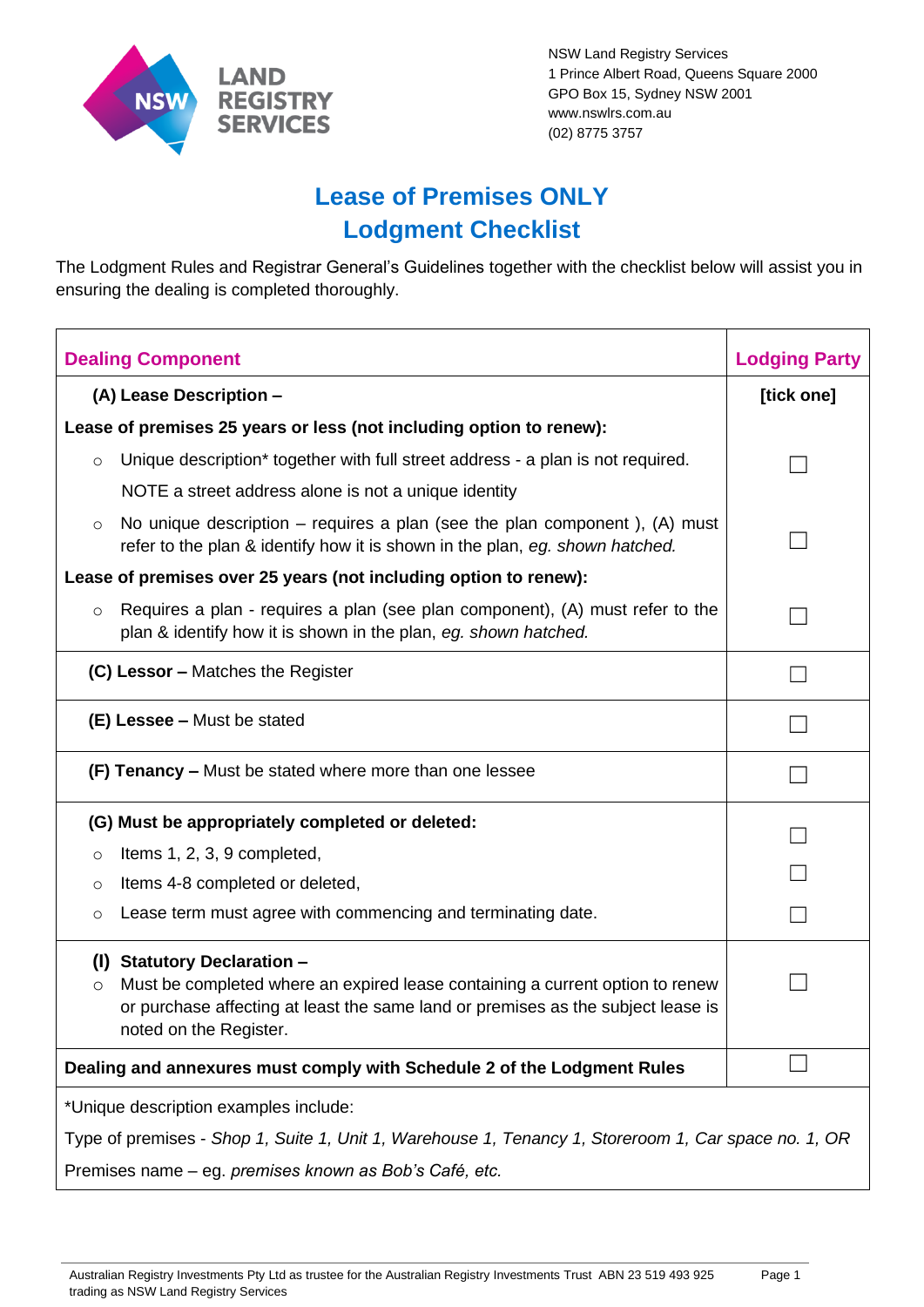

| Plan Component (where a plan is annexed or required)                    |                                                                                             | <b>Lodging Party</b> |
|-------------------------------------------------------------------------|---------------------------------------------------------------------------------------------|----------------------|
|                                                                         | 1. Must comply with Schedule 4 of the Lodgment Rules which includes -                       |                      |
| O                                                                       | not be drawn with colour,                                                                   |                      |
| $\circ$                                                                 | contain a north point,                                                                      |                      |
| $\circ$                                                                 | either contain a statement that the leased premises are fully walled, or supply             |                      |
|                                                                         | its dimensions,                                                                             |                      |
| $\circ$                                                                 | must identify the premises to which it relates,                                             |                      |
| $\circ$                                                                 | contain a statement as to which level the premises are located,                             |                      |
| $\circ$                                                                 | supply sufficient details to locate the leased premises within the parcel                   |                      |
|                                                                         | boundaries,                                                                                 |                      |
| $\circ$                                                                 | define the premises being leased by a unique method, eg hatched,                            |                      |
| $\circ$                                                                 | bear the signature of each person who has signed the lease to which the plan                |                      |
|                                                                         | is annexed,                                                                                 |                      |
| $\circ$                                                                 | not be a survey plan,                                                                       |                      |
| $\circ$                                                                 | not be a registered Deposited Plan.                                                         |                      |
| See https://www.registrargeneral.nsw.gov.au/publications/lodgment-rules |                                                                                             |                      |
| Note: Advice from a registered surveyor is highly recommended.          |                                                                                             |                      |
|                                                                         |                                                                                             |                      |
|                                                                         | 2. Lease of premises including open space -                                                 |                      |
| $\circ$                                                                 | See https://rg-<br>guidelines.nswlrs.com.au/deposited plans/lease plans/lease of premises/b |                      |
|                                                                         | uilding premises                                                                            |                      |
|                                                                         |                                                                                             |                      |
|                                                                         | Note: Advice from a registered surveyor is highly recommended.                              |                      |
|                                                                         |                                                                                             |                      |

**This checklist is for NSW LRS internal use only and will not be scanned with the dealing.**